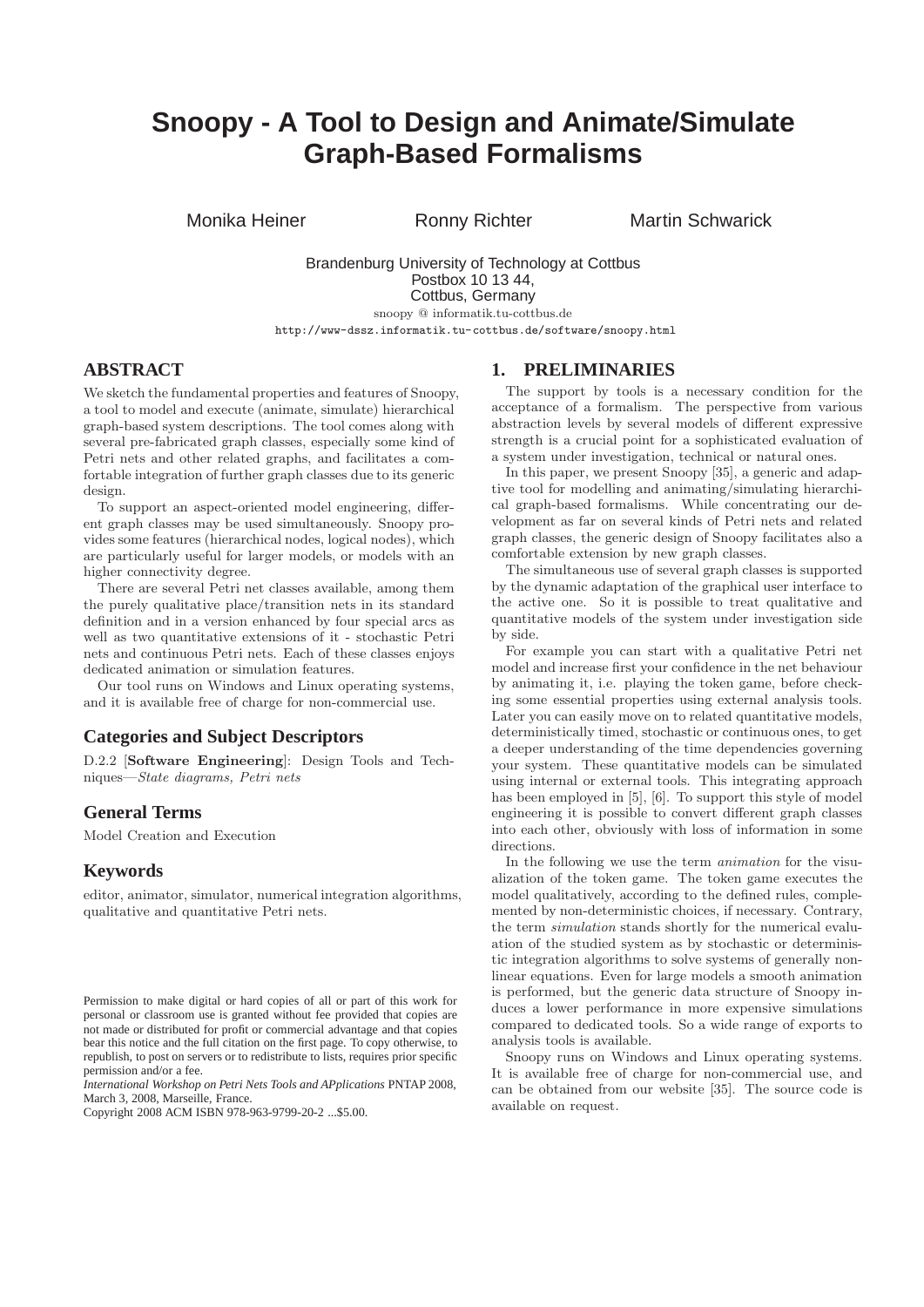# **2. GRAPH INDEPENDENT FEATURES**

Snoopy provides for all graph classes some consistently available generic features. For example, the graphical editor supplies some fundamental commands like copy, paste and cut, allowing an easy re-use of building blocks. In addition, some advanced layout functions like mirror, flip and rotate as well as an automatic layout by the Graphviz library [31] may be beneficial. A basic printing support and some graphical file export (eps, Xfig, FrameMaker) help for documentation purposes.

The GUI is realized in Windows as MDI-application, which is simulated in Linux by a tabbed document interface. Some arbitrarily placeable mini windows give access to the insertable graph elements and the hierarchy of the model.

All attributes of any graph element, like nodes or edges, may be set not only for single elements, but also for a set of selected elements all at ones.

Graph constraints permit only the creation of syntactically correct models of the implemented graph classes.

The construction of large graphs is supported by a general hierarchy concept of subgraphs (represented as macro nodes) and by logical (fusion) nodes, which serve as connectors of distributed net parts. Additionally, colours or different shapes of individual graph elements may be used to highlight special functional aspects (compare Figure 2).

A generic interaction mode allows a communication between different graphs. Some events in one graph can trigger commands (colouring, creating or deleting of graph elements) in another graph, even if they are instances of different graph classes [3].

Furthermore, a dynamic colouring of graph elements is available to visualize paths or node sets [38]. It is possible to select more than one node set, and to colour the intersection or union of these selected sets.

A digital signature by md5 hash ensures the structure and the layout of the graph separately, which increases the confidence in former analysis results during model development [2].

# **3. REALIZED GRAPH CLASSES**

## **3.1 Reachability Graph**

This simple graph class supports just one node and one arc type, besides comment nodes. The graph nodes can carry a name, a description and a Petri net state, which consists of a list of places and their markings. The arcs may be labelled by arbitrary character strings. For an example see Figure 2, the window in the right lower corner.

## **3.2 Petri Net**

This class of directed bipartite multi-graphs allows qualitative modelling by the standard notion of place/transition Petri nets. An animation by the token game gives first insights into the dynamic behavior and the causality of the model. The token game may be played step-wise or fully automated in forward or backward direction with different firing rules (single, intermediate, or maximal steps). In the automatic mode, encountered dynamic conflicts are resolved randomly.

For modelling of larger systems the concepts of hierarchal nodes and fusion nodes have been proven to be useful. The dynamic colouring of node sets allows to highlight P/T- invariants, structural deadlocks, traps or any other subsets of nodes.

The generic interaction manager [3] permits to construct the reachability graph driven by the token flow animation of the Petri net. Furthermore, the export to a wide range of external analysis tools is available, among them INA, Lola, Maria, MC-Kit, Pep, Prod, Tina (see [34] for tool descriptions) as well as to our own toolbox Charlie [26], [29]. Additionally, an import of a restricted APNN file format supports advanced model sharing with other Petri nets tools.

## **3.3 Extended Petri Net**

This graph class enhances classical place/transition Petri nets by four special arc types: read arcs, reset arcs, equal arcs and inhibitor arcs. Consider the extended Petri net in Figure 1.

- The transition  $t_0$  is connected with  $p_0$  by an *inhibitor arc.*  $t_0$  is enabled, when  $p_0$  has less than two tokens. The firing of  $t_0$  does not change the number of tokens in  $p_0$ .
- The transition  $t_1$  is connected with  $p_0$  by a *read arc* and with  $p_1$  by a *reset arc.*  $t_1$  is enabled, when  $p_0$ has at least two tokens. If  $t_1$  fires, then the number of tokens in  $p_0$  will not be changed, but  $p_1$  will become empty.
- The transition  $t_2$  is connected with  $p_0$  by a read arc and an inhibitor arc; and it is connected with  $p_1$  by a reset and a normal arc.  $t_2$  is enabled, when  $p_0$  contains exactly two tokens. If  $t_2$  fires, then the number of tokens in  $p_0$  will not be changed, but  $p_1$  will have five tokens.
- The transition  $t_3$  is connected with  $p_0$  by an *equal arc*.  $t_3$  is enabled, when  $p_0$  has exactly two tokens. If  $t_3$ fires, it consumes these two tokens from  $p_0$ .



**Figure 1: An extended place/transition Petri net, demonstrating the four special arc types.**

The token flow animation is available, with all the options as for standard Petri nets, as well as exports to external analysis tools, However, the special arc types are accepted in the export to the APNN file format only, which supports these graph elements.

## **3.4 Time Petri Net**

This class enhances classical place/transition Petri nets by time. Up to now, time durations or time intervals can be assigned to transitions only. The net analysis is supported by an export to the Integrated Net Analyser (INA) [27].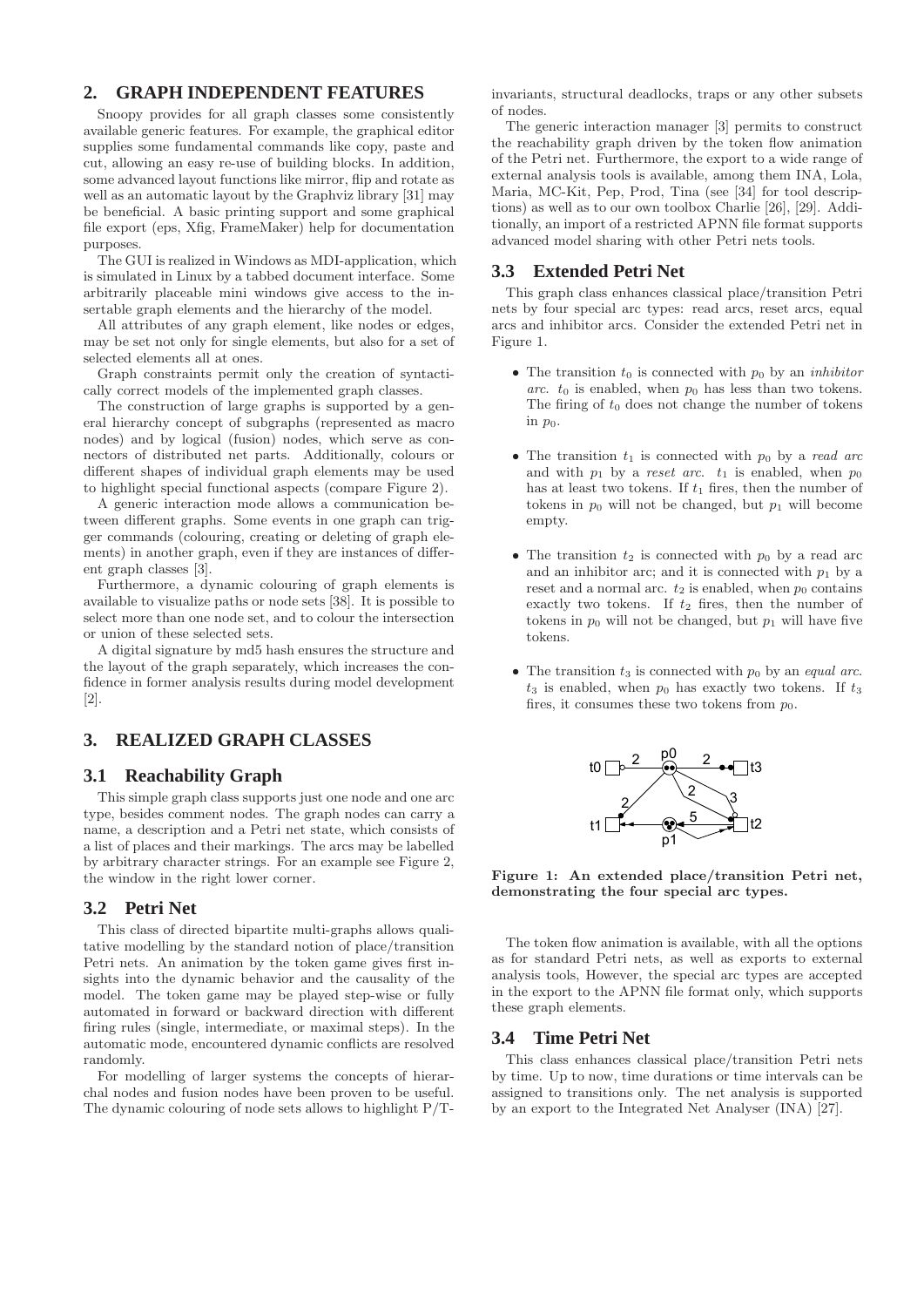

**Figure 2: Snoopy Screenshot.**

#### **3.5 Stochastic Petri Net**

The class of stochastic Petri nets (SPNs) [16] associates a probabilistically distributed firing rate (waiting time) with each transition. Technically, various probability distributions can be chosen to determine the random values for the transitions' local timers.

However, if the firing rates of all transitions follow an exponential distribution, then the behaviour of the stochastic Petri net can be described by a Markovian process. For this purpose, each transition gets its particular, generally marking-dependent parameter  $\lambda$  to specify its rate. The marking-dependent transition rate  $\lambda_t(m)$  for the transition t is defined by the stochastic hazard function  $h_t$ . The domain of  $h_t$  is restricted to the set of pre-places of  $t$ , enforcing a close relation between network structure and hazard functions. Therefore  $\lambda_t(m)$  actually depends only on a submarking.

To support biochemically interpreted stochastic Petri nets, special types of propensity (hazard) functions are provided, among them the *mass-action propensity function* and the *level propensity function*, see [6] for details.

For illustration we give here one of the most famous examples of mathematical biology - the predator/prey system (Lotka-Volterra system) - as stochastic Petri net, compare Figure 3. It consists of two species, modelled as places: the prey and the predator, and three reactions, modelled as transitions: the reproduction of the prey, the consumption of the prey, and the natural death of the predator.

The three reactions follow the stochastic mass-action kinetics, which basically means that the reaction rates are proportional to the current number of species involved. Having the parameters of the species' interactions ( $\alpha$  - reproduction of prey,  $\beta$  - predator death,  $\gamma$  - consumption of prey). we get the following pair of first order, non-linear stochastic equations.

$$
prey = \alpha \cdot prey - \gamma \cdot prey \cdot predator \qquad (1)
$$

$$
predator = \gamma \cdot prey \cdot predator - \beta \cdot predator \qquad (2)
$$

Applying Gillespie's exact simulation algorithm [7], see Algorithm 1 for a related pseudocode description, produces data as given in the diagrams of Figure 3, describing the dynamic evolution of the biological system over time. Likewise, the results may also be saved in a comma separated value file for further examination by other tools.

Furthermore, two well-established extended stochastic Petri net classes are supported:

- The *generalized stochastic Petri nets* (GSPNs) supply also inhibitor arcs, and immediate transitions.
- The *deterministic and stochastic Petri nets* (DSPNs) provide additionally transitions with deterministic waiting time.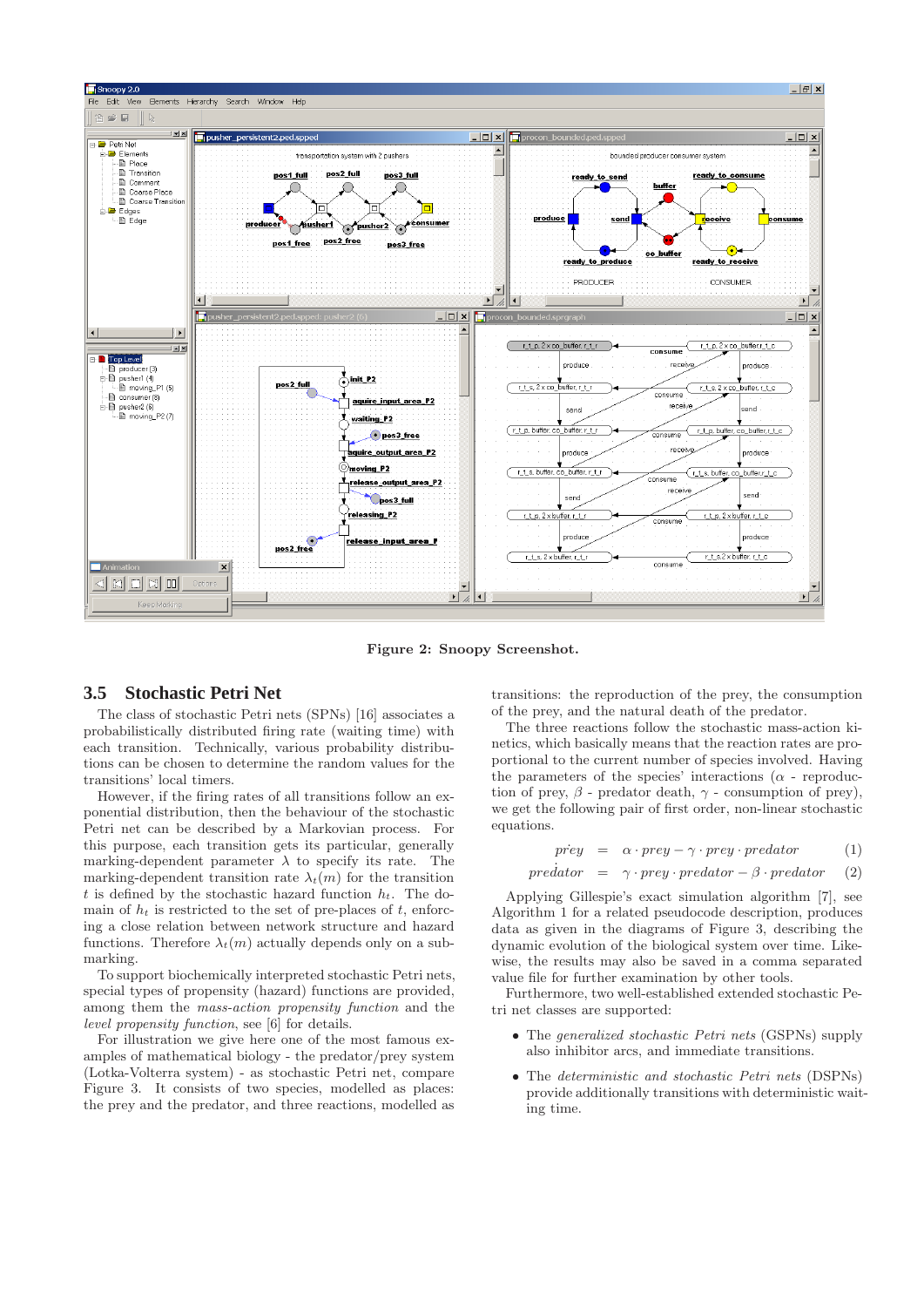



**Figure 3: The famous predator/prey example as stochastic Petri net, and its Gillespie simulation.**

Thus, DSPNs comprise GSPNs, which in turn comprise SPNs.

Special attention has been paid to the look and feel of the graphical user interface to allow the experimentally working biologist an intuitive and efficient model-based experiment design. In this way, multiple initial markings and multiple parameter sets can be administrated for each model structure [15].

An export to foreign tools providing complementary evaluation techniques is in preparation, as for example to PRISM [20] to allow stochastic model checking, to TimeNet [39] to provide the standard Markovian transient and steady state analysis techniques, or to Dizzy [21] to open access to a wider range of stochastic and deterministic simulation algorithms.

**Algorithm 1** Exact Gillespie algorithm for a stochastic Petri net

**given:** *SPN with initial marking* m0; *simulation interval*  $[t_0, t_{max}]$ ; time  $t := t_0$ ;  $marking m := m_0;$  $print(t, m);$ while  $t < t_{max}$  do *determine duration* τ *until next firing;*  $t := t + \tau$ : *determine transition* tr *firing at time t*;  $m := fire(m, tr);$  $print(t, m)$ **end while**

# **3.6 Continuous Petri Net**

In a continuous Petri net [1] the marking of a place is no longer an integer, but a positive real number. Transitions fire continuously, whereby the current deterministic firing rates generally depend on the current marking of the transitions' pre-places, as in the case of stochastic Petri nets. Please note, continuous nodes are drawn in bold lines to distinguish them from the discrete ones, compare Figure 4.



**Figure 4: Continuous Petri net(s). The two system versions differ in the transition given in grey, which represents the positive feedback (pfb). For each transition, the continuous rate equation is given.**

Continuous Petri nets may be considered as a structured approach to write systems of ordinary differential equations (ODEs), which are commonly used for a quantitative description of biochemical reaction networks (compare section 4). Therefore, some equation patterns like *mass action* and *Michaelis Menten* are supported by our tool [24].

For simulation, a representative set of numerical algorithms is implemented; 12 stiff or unstiff solvers are available, among them Runge-Kutta and Rosenbrock. Their common algorithmic kernel is given in pseudocode notation as Algorithm 2. The results can be displayed on-the-fly in plots or saved in a comma separated value file for further examination by other tools. Our solvers will not compete with other dedicated tools, so we paid more attention on dependability than performance.

**Algorithm 2** Basic simulation algorithm for a continuous Petri net.

**given:** *continuous Petri net with initial marking*  $m_0$ , *defining the function* f; *simulation interval*  $[t_0, t_{max}]$ ; step size  $h < (t_{max} - t_0);$ time  $t := t_0$ ;  $marking m := m_0;$  $print(t, m);$ while  $t < t_{max}$  do  $t := t + h;$  $m := m + h \cdot f(m);$  $print(t, m)$ **end while**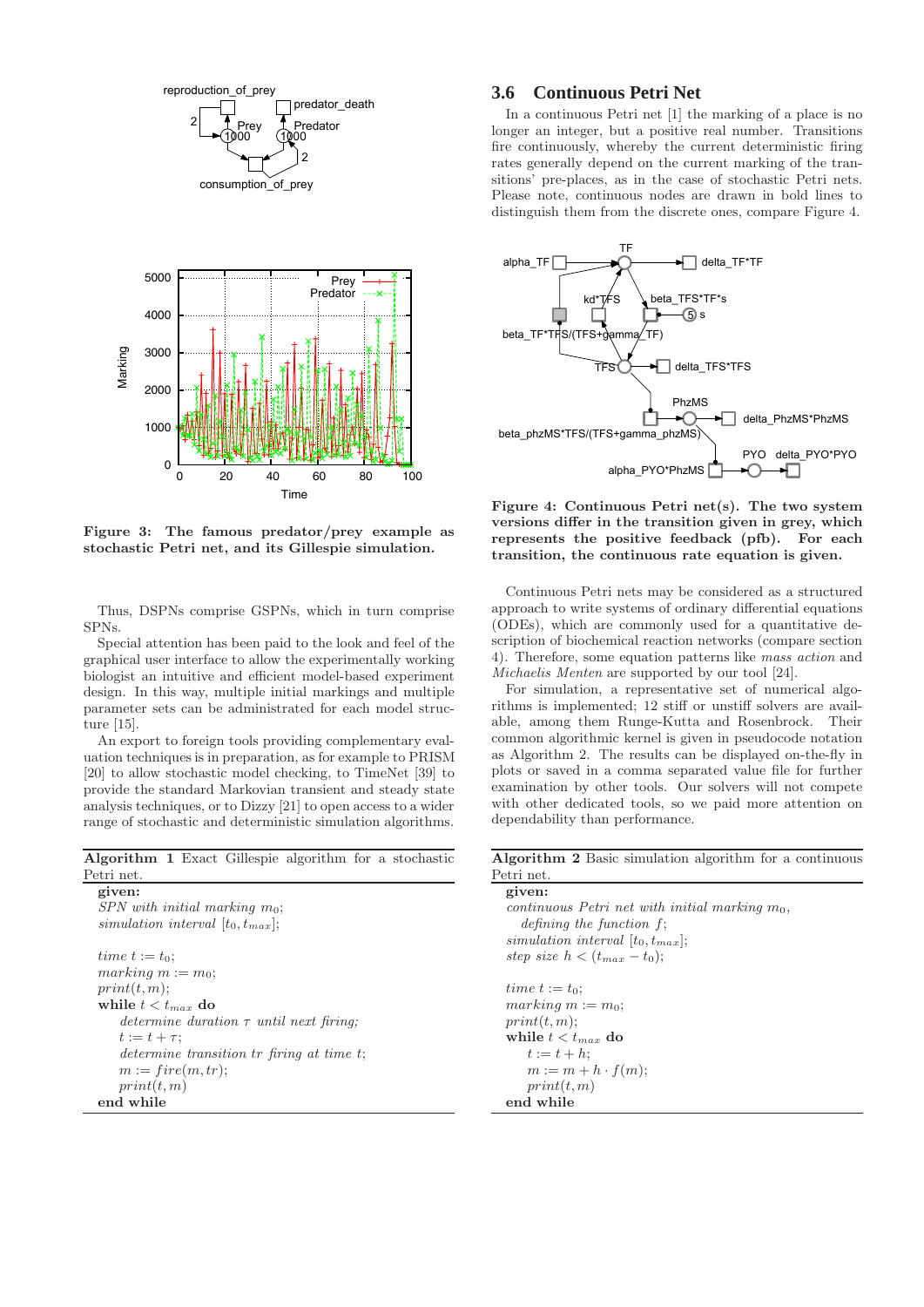There is an export of the continuous Petri net to the Systems Biology Markup Language (SBML) [36] in order to connect to external analysis tools, popular in the systems biology community, as e.g. Copasi [30]. Moreover, the ODEs defined by a continuous Petri net can be generated in LaTeX style for documentation purposes.

Petri nets have been used in the synthetic biology project iGEM [9] to design and construct a completely novel type of self-powering electrochemical biosensor, called ElectrEcoBlu. The novelty lies in the fact that the output signal is an electrochemical mediator, which enables electrical current to be generated in a microbial fuel cell. This was facilitated by the entire team - molecular biologists and engineers/modellers - working in an integrated laboratory environment, using Petri nets as a communication means. The Petri net in Figure 4 generates exactly the ODEs as given in the equations  $(3)$  -  $(6)$ . The last term in equation  $(3)$  corresponds to the positive feedback transition (given in grey in Figure 4).

$$
\begin{aligned}\n\dot{T}F &= \alpha_{TF} - \delta_{TF} \cdot TF - \beta_{TFS} \cdot s \cdot TF + k_d \cdot TFS \quad (3) \\
&+ \beta_{TF} \frac{TFS}{\gamma_{TF} + TFS}\n\end{aligned}
$$

$$
\dot{TFS} = \beta_{TFS} \cdot s \cdot TF - k_d \cdot TFS - \delta_{TFS} \cdot TFS \tag{4}
$$

$$
PhzMS = \beta_{PhzMS} \frac{TFS}{\gamma_{PhzMS} + TFS} - \delta_{PhzMS} \cdot PhzMS \tag{5}
$$

$$
P\dot{Y}O = \alpha_{PYO} \cdot PhzMS - \delta_{PYO} \cdot PYO \tag{6}
$$



**Figure 5: Dynamic behaviour of the continuous Petri net given in Figure 4: (above) simple model, (below) model with feedback. A closer look reveals the speed up by the positive feedback.**

Simulating the continuous Petri net, i.e. solving numerically the underlying system of ordinary differential equations, we get diagrams as given in Figure 5.

As in the stochastic case, the administration of multiple initial markings and multiple parameter sets is supported.

#### **3.7 MTBDD**

For teaching purposes and documentation of smaller case studies we implemented multi-terminal binary decision diagrams (MTBDD), which obviously comprise the standard notion of binary decision diagrams as special case.



**Figure 6: A multi-terminal binary decision diagram (MTBDD) to encode a sparse matrix. The two bi**nary variables  $x_1$ ,  $x_2$  encode the four row indices, while  $y_1$ ,  $y_2$  are responsible for the columns.

MTBDDs may be used, for example, to represent sparse matrices, compare Figure 6. Every path to a terminal node encodes the indices of a non-zero entry of a matrix M, the value of which equals the non-terminal node's value. MTBDDs are often exploited to get concise representations of internal data structures, as e.g. in the probabilistic model checker PRISM [20].

#### **3.8 Fault Tree**

Fault trees describe the dependencies of component-based systems in failure conditions and are commonly used in risk management of systems with high dependability demands.

In Snoopy are two flavours of fault trees, a basic and an extended class. Both classes confine themselves to one kind of arcs. The following nodes are available in the basic version, compare Figure 7:

- basic event: describes an elementary component failure,
- top event: models the breakdown of the system,
- intermediate event: introduces an internal event, which depend on some basic events,
- $\bullet\,$  coarse event: structures fault trees by hierarchies,
- comment node: for further descriptions,
- AND gate: all input signals must be set to trigger the output,
- OR gate: one input signal must be set to trigger the output,
- NEG gate: the input is negated.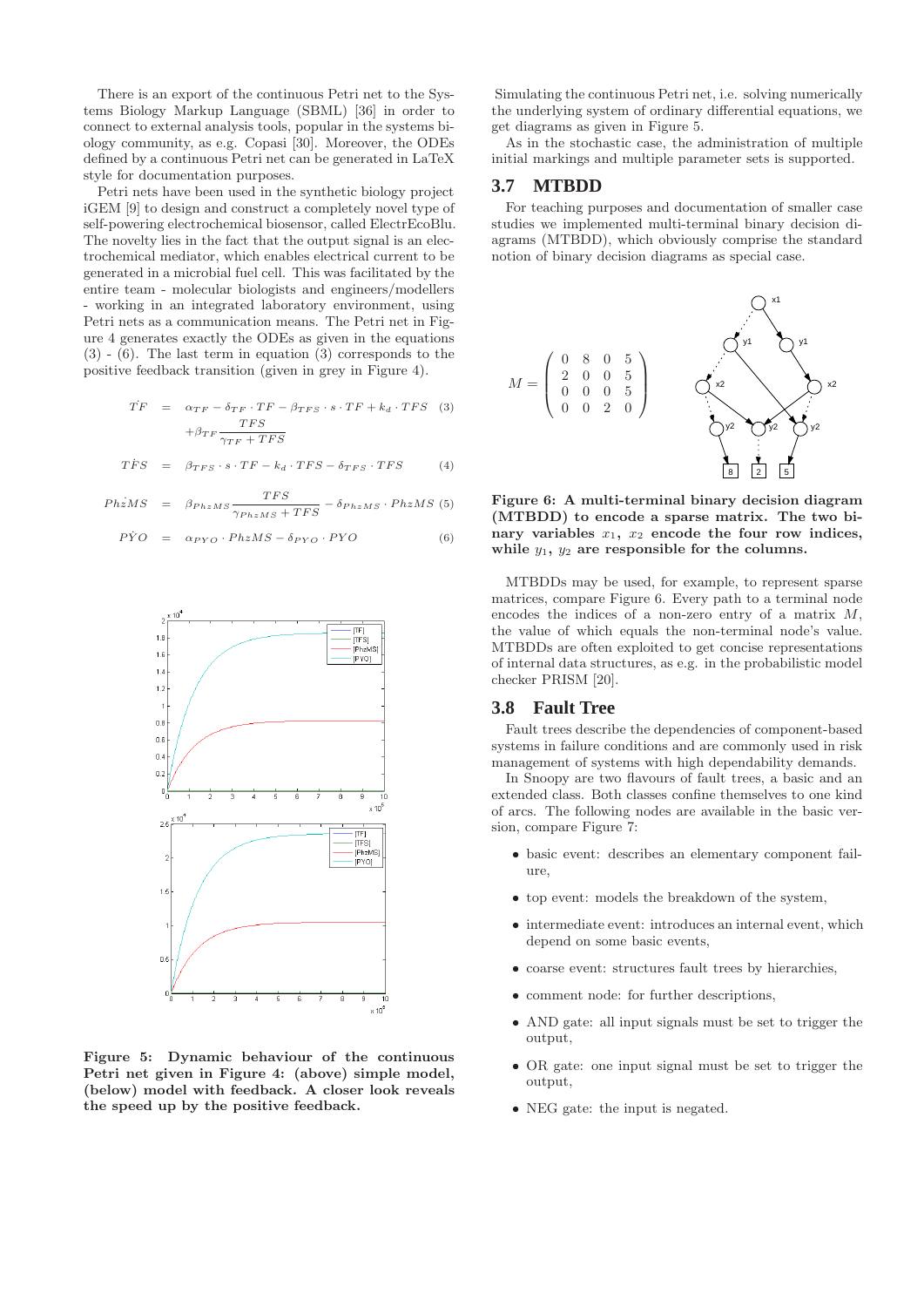

**Figure 7: Example of simultaneous use of fault tree and Petri net (N-version programming).**

Additionally, the following nodes are available in advanced fault trees, compare Figure 8:

- XOR gate: exactly one input signal must be set to trigger the output,
- m-of-n gate: m of n inputs must be set to trigger the output,
- condition gate: the input must be set and a specified boolean expression has to be true to trigger the output
- condition parameter: defines the boolean expression for the condition gate,
- undeveloped event: defines an event, which is not further considered.

Snoopy provides the qualitative and quantitative evaluation of fault trees. The animation allows a stepwise or automatic visualization of the signal flows resulting in the system breakdown. Moreover, minimal cut sets of basic events,

which result into the occurrence of the top event, can be determined. That supports an easy identification of single points of failure.



#### **Figure 8: Extended fault tree for a coffee machine.**

For a quantitative analysis several dependability measures may be computed for repairable or non-repairable systems. For example the reliability, probability of system failure, availability, mean time to failure, mean time between failures and mean time to repair the system [14] can be computed.

#### **3.9 Miscellaneous**

The generic design of our graph tool allows an uncomplicated extension by new graph classes. For example EDL signatures (a formalism to describe patterns of computer network attacks) have been realized in [22]. Snoopy is also involved in the tool chain of the embedded system design approach presented in [8].

You might want to find your own favorite graph class in a future version of this paper - we are open for suggestions and cooperations.

## **4. CASE STUDIES**

Snoopy has been utilized for teaching purposes and students' projects for quite a while. Moreover, it has been used for a wide range of case studies, technical as well as biochemical ones. The following list is not meant to be exhaustive.

#### **4.1 Technical and Academic Case Studies**

- concurrent pusher [10]
- control software of a production cell [11]
- solitaire game [28]

#### **4.2 Biological Case Studies**

- qualitative models of signal transduction networks: apoptosis [12], haemorrhage [18].
- qualitative models of metabolic networks: glucolysis [23], potato tuber [13].
- qualitative as well as quantitative models of signal transduction networks: RKIP [5], MAPK [6], and extended gene expression networks: biosensor [9].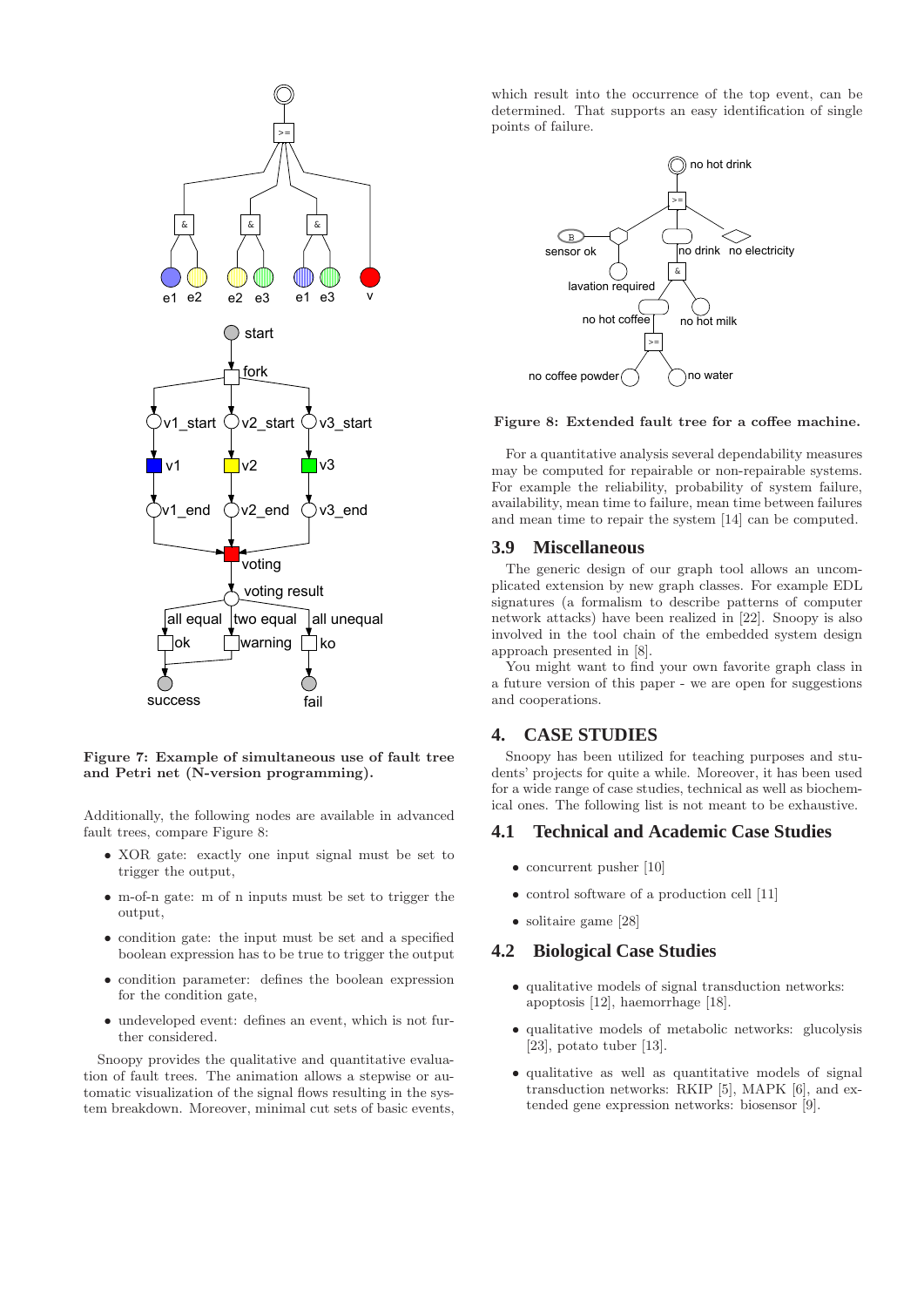# **5. IMPLEMENTATION**

#### **5.1 General Information**

Snoopy was started in 1997 as a student's project [17], [4] and it is still under development and maintenance. It is based on the experience gathered by its predecessor PED [32], which it replaces.

The tool is written in the programming language C++ using the Standard Template Library. A crucial point of the development is its platform-independent realisation, so Snoopy is now available for Windows and Linux operating systems. A version for Apple/Macintosh is under test. For this purpose, the graphical user interface employs the framework wxWidgets [37].

The object-oriented design uses several standard design patterns (especially Model View Controller, Prototype, and Builder), thus special requirements may be added easily. Due to a strict separation of internal data structures and graphical representation it is straightforward to extend Snoopy by a new graph class applying reuse and specialization of existing elements. As usual, a similar base class has to be selected, inherited elements can be overwritten and new ones can be added from the pool of available templates.

#### **5.2 Internal Data Structures**

The main object in the data structure is the graph object which contains methods for modifications and holds the associated node classes and edge classes. Every node class has one prototype and a number of containing nodes that are copies from this prototype. The edge class is similarly structured, as it can be seen in Figure 9. Every node and every edge can have a list of attributes defining the properties of the graph elements.

A graphic is assigned to every displayed element, see Figure 10. Attributes of graph elements may be manipulated by widgets as it is shown in Figure 11. This architecture facilitates the addition of new graph classes in Snoopy.



**Figure 9: Internal data structure.**



**Figure 10: Graphics assigned to the graph elements.**



**Figure 11: Attributes are connected with window interaction controls.**

#### **5.3 Implementation of a new Graph Class**

For a better understanding of the following example, we give a short introduction into our naming convention. The name of each implemented class in Snoopy starts with "SP\_". followed by one of the prefixes, defining the scope of the class (here a few are given only):

- "DS": element of the data structure,
- "GR": element of the graphics,
- "GRM": event handler for graphical elements,
- "GUI": graphical user interface elements,
- "WDG": window interaction element widget,
- "DLG": window dialog.

We demonstrate the extension of Snoopy by a new graph class called *modulo net*, which has been introduced in [19] to detect and correct operation errors in distributed systems. Modulo nets are basically qualitative place / transition nets extended by undirected arcs and a global integer number P. All adjacent arcs of a place are (exclusively) either conventionally directed arcs or undirected arcs. The firing of a transition changes the marking of a place connected by an undirected arc according to the following rule: (number of tokens + arc weight) mod P; see Figure 12 for an example.

The new graph class must inherit from an existing base class and should overwrite the function "CreateGraph". In listing 1 the class SP DS ModuloNets inherits from the base class SP DS SimplePed.

In listing 2 the implementation of the method "Create-Graph" calls on line 4 and 5 the homonymous method from SP DS SimplePed and inserts afterwards the Modulo Net class's special elements.

Furthermore, a special animator class is assigned to the places (see listing 2, line 14-15). This class calculates the token change according to the semantics of the undirected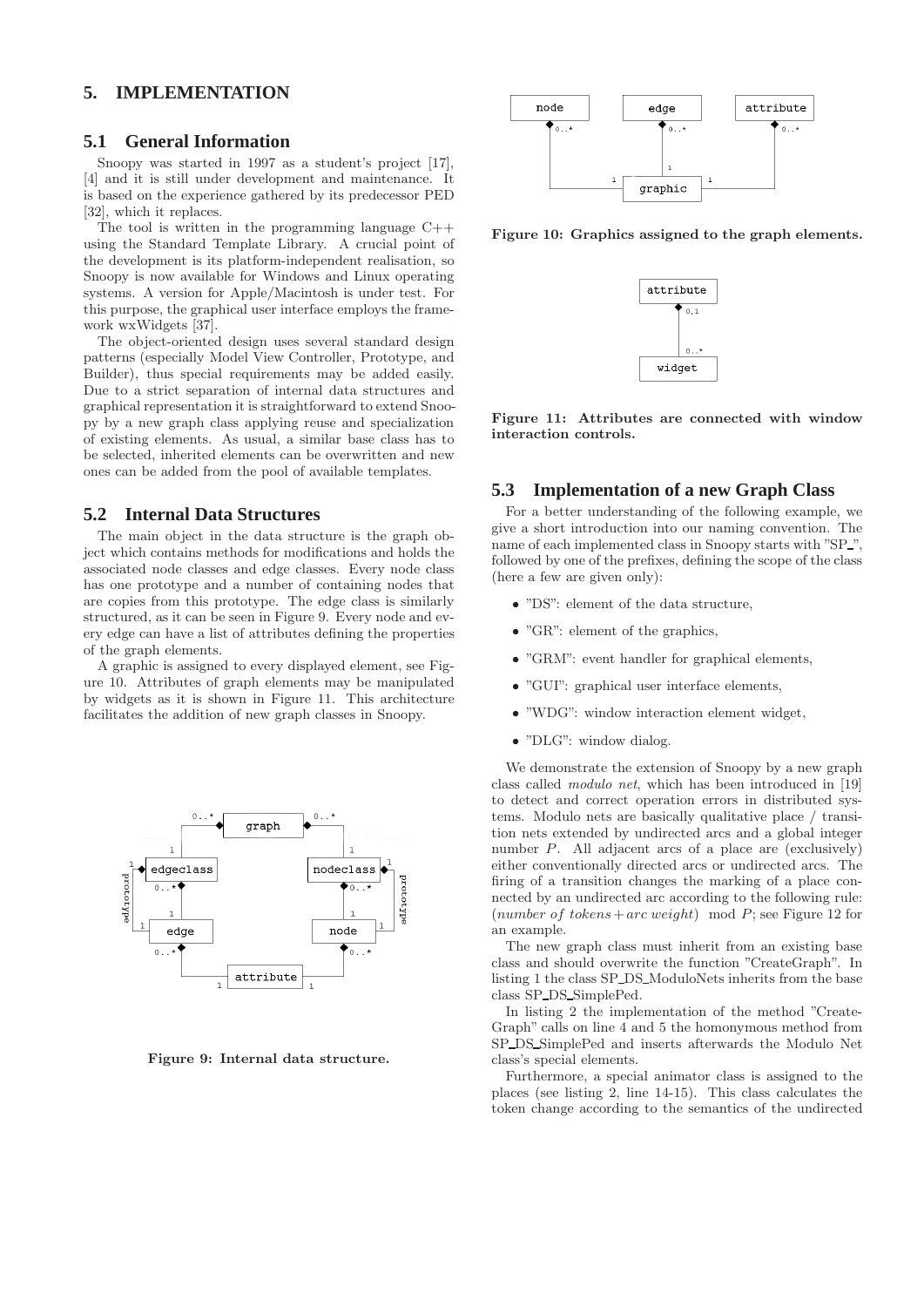

**Figure 12: A modulo net and four of its nine mark**ings. The two places *count1*, *count2* **count modulo 5 the number of the transitions' occurrences. Obviously, they can only differ by 1 (modulo 5) in any reachable marking.**

arcs (see listing 4). Afterwards the new undirected edge class is added in listing 2, lines 17-24 (please note, arcs are named edges in the implementation). The shape of the arc is defined in listing 2, lines 18-19. In lines 21-24 the attribute multiplicity with its widget and graphical representation is added to the undirected arc.

Finally, the functions "NodeRequirement" and "EdgeRequirement" have to be overwritten to ensure the given constraints over inserted nodes or arcs.

The whole implementation of the new graph class comprises about 350 lines of code and can be done by an experienced user within one day.

# **Listing 1: Extract of SP DS ModuloNets.h class** SP DS ModuloNets : **public** 1 SP\_DS\_SimplePed  $\{$  $SP\_DS\_ModuloNets$  ( );  $3$ SP\_DS\_ModuloNets (**const char**∗ p\_pchName); 4 SP DS Graph∗ CreateGraph (SP DS Graph∗ 6  $p_{p}cGraph$  ); **bool** NodeRequirement(SP\_DS\_Node∗ p\_pcNode 8 ) ; **bool** EdgeRequirement( 9 SP\_DS\_Edgeclass\* p\_pcEdgeclass, 10 SP\_Data∗ p\_pcNode1, 11  $SP\_Data* p\_pcNode2$  ; 12  $\}$ ; 13 **Listing 2: Implementation of CreateGraph** SP\_DS\_Graph∗<br>SP\_DS\_ModuloNets:: CreateGraph (SP\_DS\_Graph∗ = 2 SP DS ModuloNets : : CreateGraph (SP DS Graph∗ 2  $p_{\text{graph}}$ )

 $\{$  $if$  (! $SP\_DS\_SimplePed :: CreateGraph(p\_graph 4)$ ) ) **return** NULL;

| SP_DS_Nodeclass* l_pcNodeClass;       |  |
|---------------------------------------|--|
| $SP\_DS\_Edgesclass* 1_p cEdgeClass;$ |  |
| $SP\_{DS\_{Attribute*}$ $l\_pcdttr;$  |  |

| SP_Graphic* l_pcGrAttr;<br>SP_GR_Node* l_pcGrNode;                                                                                                                                                     | 9<br>10     |
|--------------------------------------------------------------------------------------------------------------------------------------------------------------------------------------------------------|-------------|
| $l_p cNodeClass = p-graph \rightarrow GetNodeclass($<br>$"Place"$ ;                                                                                                                                    | 11<br>12    |
| 1_pcNodeClass ->AddAnimator (new<br>SP_DS_ModNetPlAnimator("Marking"));                                                                                                                                | 13          |
| $l_p cEdgeClass = p_sph \rightarrow AddEdgeclass($<br>new SP_DS_Edgeclass(p_graph,<br>"Undirected_Edge"));                                                                                             | 14<br>15    |
| $l_pcGrEdge = new SP_GR_NoArrowEdge($<br>$l$ -pcEdgeClass->GetPrototype(),0,0,0);<br>l_pcEdgeClass->SetGraphic(l_pcGrEdge);                                                                            | 16<br>17    |
| $l_pcAttr = l_pcEdgeClass \rightarrow AddAttribute($<br>new SP_DS_MultiplicityAttribute(                                                                                                               | 18<br>19    |
| "Multiplicity" $))$ ;<br>l_pcAttr->RegisterDialogWidget(new<br>SP_WDG_DialogUnsigned("General", 1));                                                                                                   | 20          |
| $l_p cGrAttr = l_p cAttr \rightarrow AddGraphic$ (new<br>SP_GR_MultiplicityAttribute(l_pcAttr)<br>$)$ :                                                                                                | 21          |
| $l\_pcGrAttr \rightarrow SetShow(TRUE)$ ;                                                                                                                                                              | 22<br>23    |
| $l_p cNodeClass = p-graph \rightarrow AddNodeclass(new$<br>$SP\_DS\_Nodeclass(p\_graph, "Modulo"))$ ;<br>$l_p cAttr = l_p cNodeClass \rightarrow AddAttribute($<br>new SP_DS_NumberAttribute("Modulo", | 24<br>25    |
| $1)$ ) ;<br>l_pcAttr->RegisterDialogWidget(new                                                                                                                                                         | 26          |
| SP_WDG_DialogUnsigned("General"));<br>$l_p cGrAttr = l_p cAttr \rightarrow AddGraphic$ (new<br>$SP_GR_TextAttribute(l_pcAttr));$                                                                       | 27          |
| $l\_pcGrNode = new$<br>SP_GR_ExtendedDoubleParameterSymbol(<br>$l\_pcNodeClass \rightarrow GetPrototype());$<br>l_pcNodeClass ->SetGraphic(l_pcGrNode);                                                | 28<br>29    |
| l_pcNodeClass->RegisterGraphicWidget(new<br>SP_WDG_DialogGraphic("Graphic"));                                                                                                                          | 30          |
| return p_graph;<br>$\}/$ end CreateGraph                                                                                                                                                               | 31<br>32    |
| Listing 3: Extract of SP_DS_ModNetPlAnimator.h<br>class SP_DS_ModNetPlAnimator: public                                                                                                                 | 1           |
| SP_DS_PlaceAnimator<br>{                                                                                                                                                                               | 2           |
| private:<br>long m_nModToken;<br>protected:                                                                                                                                                            | 3<br>4<br>5 |
| virtual bool DecrementMark();<br>long DecrementedMarking(SP_List<<br>$SP\_\_\_\\_Edge*$ $p\_\$ edges, $long\$ $p\_\$ $tokens)$                                                                         | 6<br>7      |
| public:<br>SP_DS_ModNetPlAnimator(const char*                                                                                                                                                          | 8<br>9      |
| p_pchAttributeName,<br>$SP\_DS\_Animation* p\_pcAnim = NULL,$                                                                                                                                          | 10          |

 $SP\_DS\_Node*$  p\_pcP arent = NULL); 11 **virtual** ~SP\_DS\_ModNetPlAnimator(); 12  $\}$ ; 13

5

5

7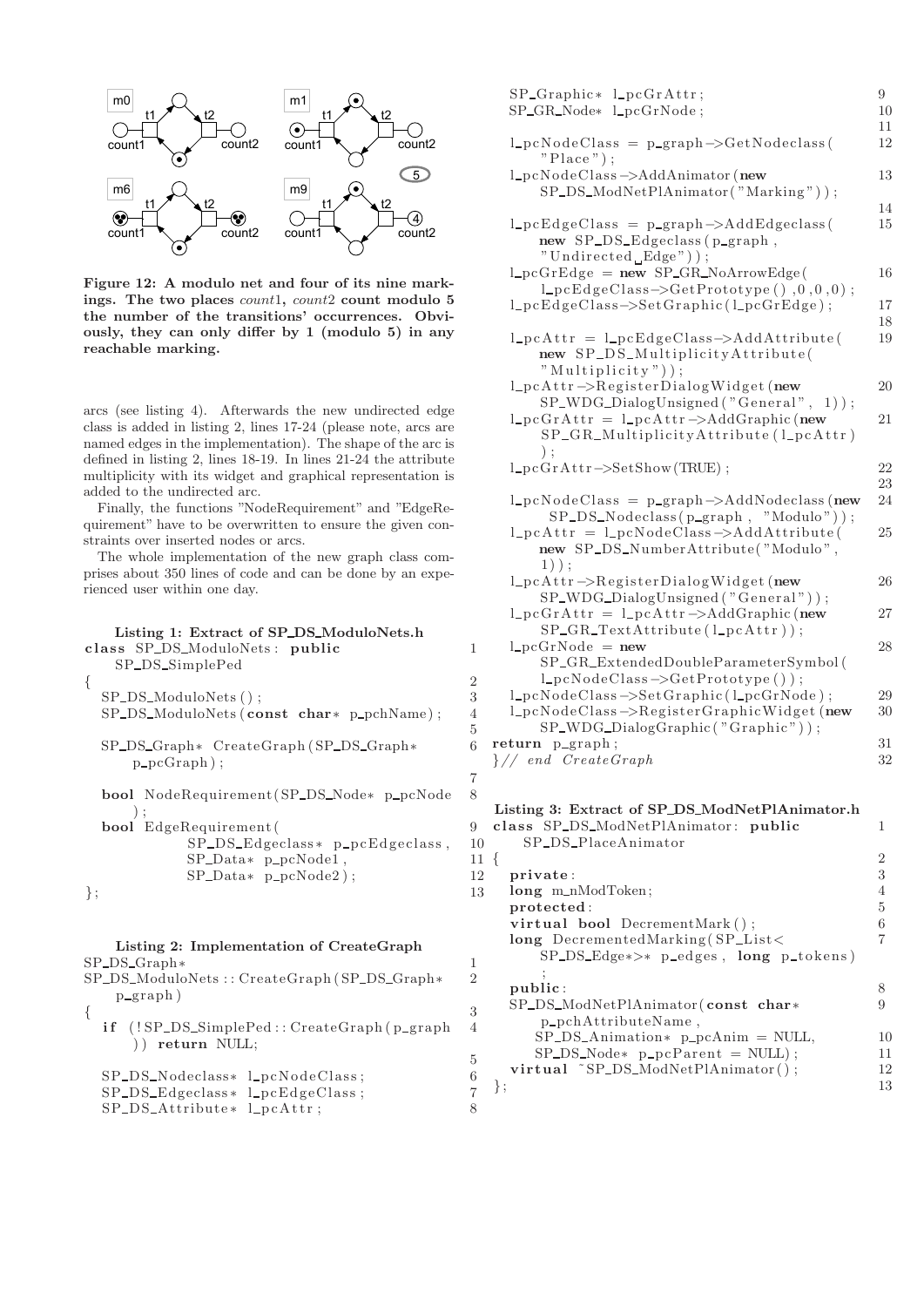**Listing 4: Implementation of DecrementedMarking long** SP\_DS\_ModNetPlAnimator:: 1

DecrementedMarking(SP\_List<SP\_DS\_Edge ∗>∗ p edges , **long** p tokens)  $\{$ **if** (!p\_edges) **return** p\_tokens; 3 long l\_nOldVal = m\_pcAttribute->GetValue 4  $()$  ;  $SP\_DS\_Graph*$   $l\_pcGraph = SP\_Core ::$  5 Instance ()−>GetRootDocument( )−> GetGraph ();  $SP$  DS Nodeclass<sup>∗</sup> l pcNodeclass = 6 l pcGraph−>GetNodeclass ( "Modulo ") ;  $SP\_\text{DS-Node*}$   $l\_\text{pcNode} = \text{static}\_\text{cast}$  7 SP\_DS\_Node∗> (\* l\_pcNodeclass->  $GetElements() \rightarrow begin()$ ; wxString  $l\_sModuloVal = wxT(l\_pcNode \rightarrow 8$ GetAttribute ("Modulo")–> GetValueString () ); **long**  $l_n$ ModuloVal; 9  $l\_sModuloVal$ .  $Tolong(&l\_nModuloVal$  ;  $10$  $SP-DS\_Attribute*$   $l\_pcAttr$ ; 12 SP\_List<SP\_DS\_Edge ∗ >:: iterator l\_eIt; 13 for  $(l$  eIt = p edges ->begin();  $l$  eIt  $!=$  15  $p\_edges \rightarrow end()$ ;  $++l\_eIt)$  $\{$  16 **if**  $(\text{stremp}((*l_e1 \text{et} )-\text{SetClassName})),$  17  $"$ Undirected  $Edge") = 0$ )  $\{$  18  $\angle$  pcAttr = (\* $l$  eIt )–> 19 GetFirstAttributeByType( SP\_ATTRIBUTE\_MULTIPLICITY);  $\mathbf{if}(\mathbf{l}\_p\mathbf{c}\mathbf{Attr})$  20  $\{$  21  $\text{long } \text{l-nArchulti} = \text{static}\text{-}\text{cast}$  < 22 SP\_DS\_MultiplicityAttribute∗> ( l pcAttr )−>GetValue() ;  $m_n \text{Mod}$ Token  $+= (l_n \text{OldVal} + 23)$ l\_nArcMulti ) % l\_nModuloVal;

$$
\frac{1}{24} \times \frac{24}{1000}
$$
  
  $\frac{1}{25}$   
  $\frac{1}{25}$   
  $\frac{24}{25}$   
  $\frac{25}{26}$   
  $\frac{25}{26}$ 

**return** m\_nModToken; 28 }*//end DecrementedMarking* 29

## **6. FUTURE WORK**

The import of biochemical network models from KEGG and SBML data formats is about to be released [25], which will allow the direct re-use and re-engineering of models from the systems biology community.

There is a well-known (syntactically) close relation between biochemically interpreted stochastic and continuous Petri nets. Obviously, an automatic conversions of the stochastic and continuous rate functions could be of help for the investigation of related biochemical network models.

Up to now, we consider pure net classes only, meaning all nodes have to be either discrete or continuous ones. We need hybrid nets to integrate both aspects into one model. Hybrid models might help to investigate the interrelations

between the discrete and continuous parts of a network.

An ongoing student's project aims at managing and executing animation sequences, especially counter examples produced by external analysis tools. Another projects investigates automatic coarsening of network structures.

Finally, a PNML [33] import and export will be implemented as soon as a (preliminary) final standard will be available.

## **7. ACKNOWLEDGEMENT**

- We wish to acknowledge Thomas Menzel for his initial contributions to the development of Snoopy, and Alexey Tovchigrechko for his valuable enhancements, as well as the
- work done by former students, including Matthias Dube, Markus Fieber, Anja Kurth, Sebastian Lehrack, Christian Rohr, Daniel Scheibler, and Katja Winder. We also ac-
- knowledge financial support by MPI Martinsried and MPI Magdeburg in developing the stochastic component.

#### **8. REFERENCES**

- 11 [1] R. David and H. Alla. *Discrete, Continuous, and*
	- *Hybrid Petri Nets*. Springer, 2005.
- 14 [2] M. Dube. Signing and Verifying SNOOPY files. Technical Report, Universit`a degli Studi di Milano, Dipartimento di Informatica e Comunicazione, 2005.
	- [3] M. Dube. Design and Implementation of a Generic
	- Concept for an Interaction of Graphs in Snoopy (in German). Master's thesis, Brandenburg University of Technology Cottbus, Computer Science Dept., 2007.
- [4] M. Fieber. Design and Implementation of a Generic and Adaptive Tool for Graph Manipulation (in German). Master's thesis, Brandenburg University of Technology Cottbus, Computer Science Dept., 2004.
- [5] D. Gilbert and M. Heiner. From Petri Nets to Differential Equations - an Integrative Approach for
- Biochemical Network Analysis;. In *Proc. 27th ICATPN 2006, LNCS 4024*, pages 181–200. Springer, 2006.
- [6] D. Gilbert, M. Heiner, and S. Lehrack. A Unifying Framework for Modelling and Analysing Biochemical Pathways Using Petri Nets. In *Proc. CMSB 2007,*
- *LNCS/LNBI 4695*, pages 200–216. Springer, 2007.
- 27 [7] D. Gillespie. Exact stochastic simulation of coupled chemical reactions. *The Journal of Physical*
- *Chemistry*, 81(25):2340–2361, 1977.
- [8] L. Gomes, J. Barros, and A. Costa. Petri Nets Tools and Embedded Systems Design. In *Proc. Workshop on Petri Nets and Software Engineering (PNSE07) at Int. Conf. on Application and Theory of Petri Nets (ICATPN '07 Siedlce)*, pages 214–219, 2007.
	- [9] C. Harkness. The Use of Petri Nets in the Glasgow iGEM Project: ElectrEcoBlu – a Self-powering Electrochemical Biosensor. Technical report, University of Glasgow, Bioinformatics Research Centre, 2007.
	- [10] M. Heiner. Verification and Optimization of Control Programs by Petri Nets without State Explosion. In *Proc. 2nd Int. Workshop on Manufacturing and Petri Nets at Int. Conf. on Application and Theory of Petri Nets (ICATPN '97 Toulouse)*, pages 69–84, 1997.
	- [11] M. Heiner, P. Deussen, and J. Spranger. A Case Study in Design and Verification of Manufacturing Systems